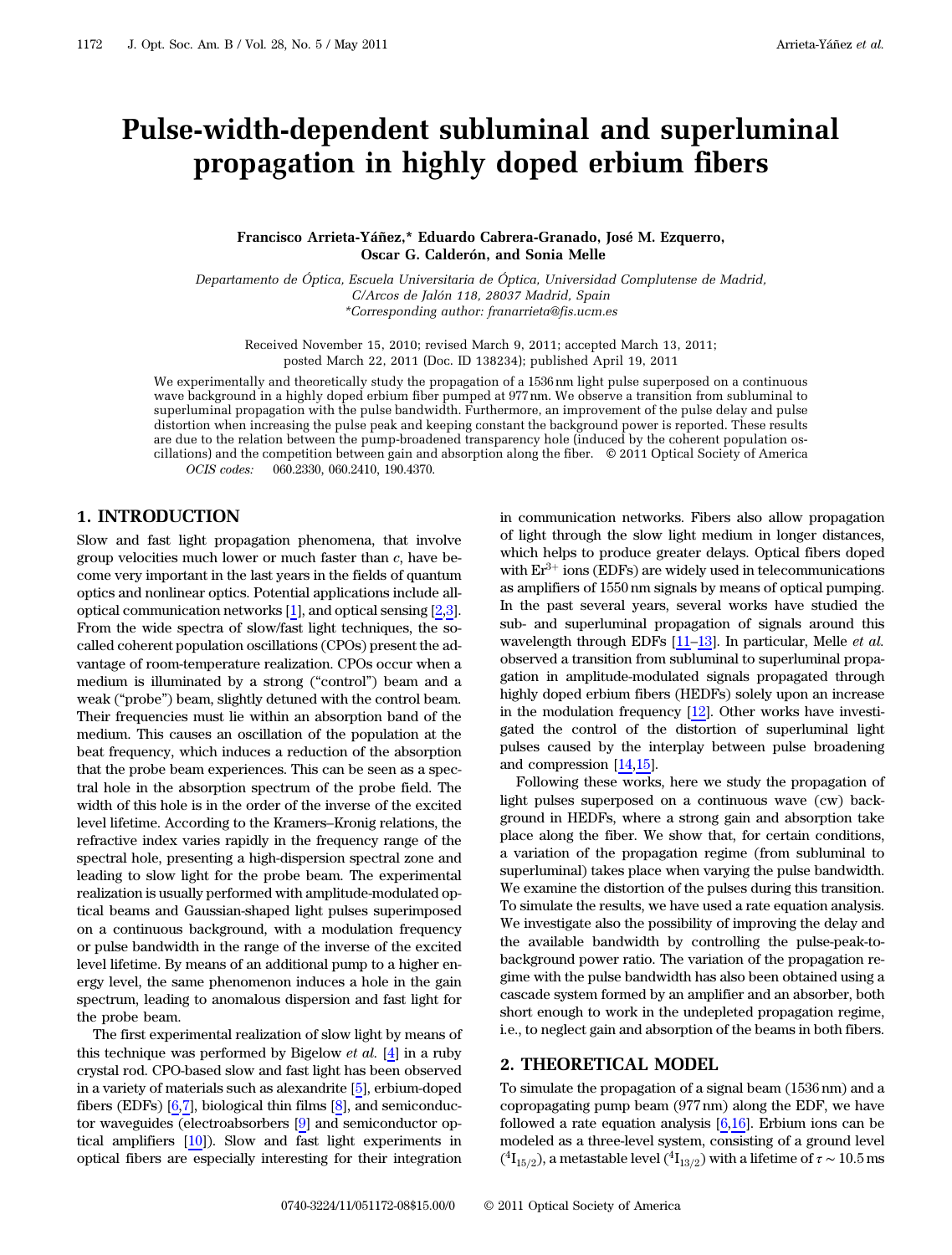

<span id="page-1-0"></span>Fig. 1. Energy levels for (a) isolated Er ions and (b) paired ions.

and a transition wavelength with a ground level of 1536 nm, and a third level  ${}^{4}I_{11/2}$  (transition wavelength of 977 nm) used to pump the system. Assuming a fast decay of the pump level, we can describe the ions as a two-level system [see Fig.  $1(a)$ ], being the population densities of the ground level and the metastable level  $n_1$  and  $n_2$ , respectively (normalized to the total density  $\rho$ ).

Pair quenching effects (inhomogeneous upconversion) are the main cause of gain degradation in HEDFs [17]. Because of nonuniform erbium ions distribution, energy transfer can occur between two adjacent excited paired ions. Following the model developed by Li et al. [18], and later used by Calderón et al. [19] to study the effect of ion pairs on slow and fast light, we divide the erbium ions into two groups, isolated ions and paired ions (with a fraction of ion pairs in the total ion concentration given by  $\kappa$ ). Ion pairs can be described as a three level system [see Fig. [1\(b\)](#page-1-0)]: ground level  $({}^{4}I_{15/2}, {}^{4}I_{15/2})$ , intermediate level  $({}^{4}I_{15/2}, {}^{4}I_{13/2})$  and upper level  $({}^{4}I_{13/2}, {}^{4}I_{13/2})$ , with population densities  $n_{11}$ ,  $n_{12}$  and  $n_{22}$ , respectively (all of them normalized to  $\rho$ ). As decay from the upper level to the intermediate level is very fast compared with  $\tau$ , we can consider only the ground and intermediate levels  $(n_{11} + n_{12} \simeq \kappa)$  [19]. The rate equations for  $n_1$  and  $n_{11}$  are

<span id="page-1-2"></span>
$$
\frac{\partial n_1}{\partial t} = \frac{(1 - 2\kappa) - n_1}{\tau} + \frac{1}{\tau} \frac{P_s}{2} (1 - 2\kappa - 2n_1) - \frac{P_p n_1}{\tau}, \qquad (1)
$$

$$
\frac{\partial n_{11}}{\partial t} = \frac{\kappa - n_{11}}{\tau} + \frac{1}{\tau} \frac{P_s}{2} (\kappa - 2n_{11}) - \frac{P_p n_{11}}{\tau}, \tag{2}
$$

where  $P_s$  and  $P_p$  are the 1536 nm signal power and the 977 nm pump power, respectively, normalized to their respective saturation powers  $P_s^{\text{sat}}$  and  $P_p^{\text{sat}}$ . The propagation equations of the signal and pump powers along the fiber can be described with the following equations that take into account the inhomogeneous upconversion effects:

<span id="page-1-3"></span>
$$
\frac{\partial P_s}{\partial z} + \frac{n_{gs}}{c} \frac{\partial P_s}{\partial t} = \alpha_s [1 - 2\kappa - 2n_1 - n_{11}] P_s, \tag{3}
$$

$$
\frac{\partial P_p}{\partial z} + \frac{n_{gp}}{c} \frac{\partial P_p}{\partial t} = -\alpha_p [n_1 + \kappa] P_p. \tag{4}
$$

Here  $\alpha_s$  and  $\alpha_p$  are the absorption coefficients for the signal and pump beams, and  $n_{gs}$  and  $n_{qp}$  are the group indices of the signal and pump in the fiber glass, respectively. The signal power envelope at the beginning of the fiber  $(z = 0)$  is a Gaussian pulse superposed on a cw background,  $P_s^{\text{in}}(t) =$  $P_{bq} + P_m(t) = P_{bq} + P_{\text{peak}} \exp[-(t/T_0)^2]$ , with a FWHM given by  $\tau_{\text{in}} = 2T_0(\log 2)^{1/2}$ . Following the work by Wen and Chi [20], we spectrally analyzed the problem by decomposing the pulse power envelope in its modulation frequency components:  $P_s(t) = P_{bg} + P_m(t) = P_{bg} + \int \tilde{P}_m(\Omega) \exp(-i\Omega t) d\Omega$ , where  $\tilde{P}_m(\Omega)$  is the amplitude of each power modulation term. Assuming that the modulation in the signal power will induce a modulation in the ground level population along the fiber, we can write the ground level populations as

<span id="page-1-1"></span>
$$
n_1(t) = n_{1bg} + n_{1m}(t) = n_{1bg} + \int \tilde{n}_{1m}(\Omega)e^{-i\Omega t}d\Omega, \qquad (5)
$$

$$
n_{11}(t) = n_{11bg} + n_{11m}(t) = n_{11bg} + \int \tilde{n}_{11m}(\Omega)e^{-i\Omega t}d\Omega, \quad (6)
$$

where  $\tilde{n}_{1m}(\Omega)$  and  $\tilde{n}_{11m}(\Omega)$  are the amplitudes of the population oscillations of each spectral component. Here, we consider that  $P_m \ll P_{ba}$ , and hence, the modulation terms can be treated as perturbations. This is the most common situation in CPO-based slow light  $[4,6]$ . Furthermore, pump power temporal variation will be induced by the population oscillations. This phenomenon, which is called temporal pump depletion (TPD), produces higher absorption of the pump beam [20]. We have checked that our experimental results are reasonably well explained without including in our model the TPD effect.

From Eqs.  $(5)$  and  $(6)$  $(6)$  $(6)$ , and the rate Eqs.  $(1)$  and  $(2)$  $(2)$  $(2)$ , we obtain the stationary population and the population oscillations amplitudes equating the terms of the same order:

$$
n_{1bg} = \frac{(1 - 2\kappa)(1 + P_{bg}/2)}{\omega_c},\tag{7}
$$

$$
n_{11bg} = \frac{1 + P_{bg}/2}{\omega_c} \kappa,
$$
\n(8)

$$
\tilde{n}_{1m}(\Omega) = \frac{(1 - 2\kappa)\tilde{P}_m(\Omega)/2 - n_{1bg}\tilde{P}_m(\Omega)}{\omega_c - i\Omega\tau},\tag{9}
$$

$$
\tilde{n}_{11m}(\Omega) = \frac{(\tilde{P}_m(\Omega)/2)\kappa - n_{11bg}\tilde{P}_m(\Omega)}{\omega_c - i\Omega\tau},\tag{10}
$$

where  $\omega_c \equiv 1 + P_{bg} + P_p$  is the so-called "CPO central frequency," a dimensionless frequency that roughly gives the available bandwidth to obtain signal delay or advancement. From these results and the power propagation [Eqs. (3) and ([4](#page-1-3))], it is straightforward to obtain the propagation equations for the signal background and pump powers. The terms with  $n_{gs}$  and  $n_{gp}$  in Eqs. (3) and ([4](#page-1-3)) are negligible, because the delay from these contributions is much smaller than the delay caused by CPO. Therefore, these equations read

$$
\frac{\partial P_{bg}}{\partial z} = \alpha_s [1 - 2\kappa - 2n_{1bg} - n_{11bg}] P_{bg}, \qquad (11)
$$

$$
\frac{\partial P_p}{\partial z} = -\alpha_p (n_{1bg} + \kappa) P_p,\tag{12}
$$

and for each modulation frequency term of the signal power envelope: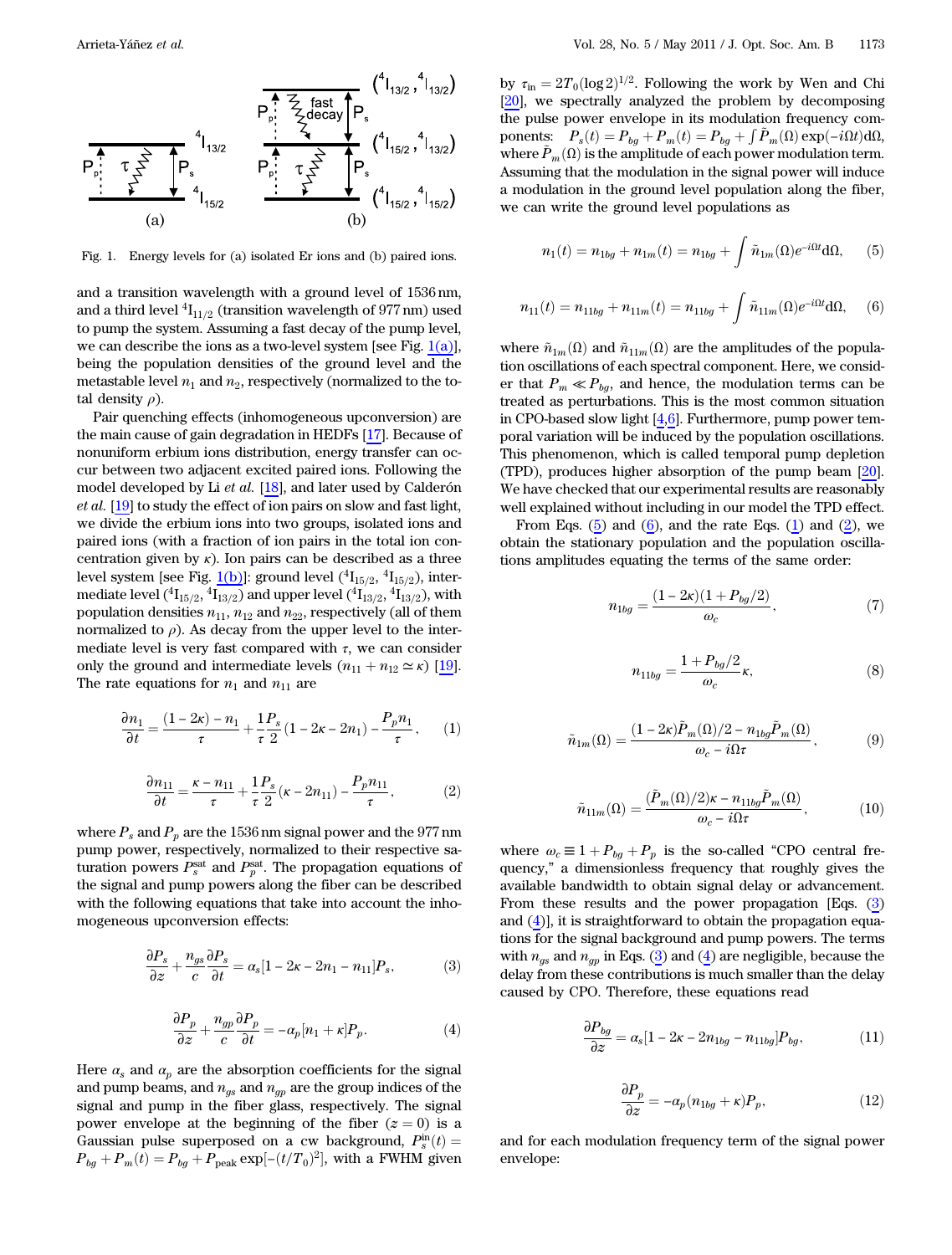$$
\frac{\partial \tilde{P}_m(\Omega)}{\partial z} = C_s \tilde{P}_m(\Omega),\tag{13}
$$

<span id="page-2-1"></span>where the coefficient  $C_s$  is given by

$$
C_s = \frac{\alpha_s}{\omega_c} \left[ (P_p - 1) + \kappa \left( 1 - \frac{P_{bg}}{2} - 2P_p \right) - \frac{\left[ (P_p - 1) + \frac{3\kappa}{2} (1 - P_p) \right] P_{bg}}{\omega_c - i \Omega \tau} \right].
$$
\n(14)

The pulse at the end of the fiber,  $P_m(t, z = L)$  is obtained from the inverse Fourier transform of the output power envelope of the modulation frequency components  $\tilde{P}_m(\Omega, z = L)$ :  $P_m^{\text{out}} = \int \tilde{P}_m^{\text{out}} \exp(-i\Omega t) d\Omega$ . The time delay is calculated as the time difference between the maximum of the delayed pulse and the maximum of the reference pulse. Because  $C_s(\Omega)$  is complex, the imaginary (real) part stands for a phase delay (absorption) of each modulation frequency component of the signal power envelope. By neglecting the variation of the signal and pump along the fiber, i.e., the undepleted approximation, the delay is given by  $t_d \approx \text{Im}(C_s(\Omega))z/\Omega$ . Note that the achieved delay increases with fiber length.

# 3. RESULTS AND DISCUSSION

The experimental setup consists basically of an EDF in the forward-pumped configuration. Details have been described in [13], Fig. 2. It allows us to control the initial pulse width  $(\tau_{\text{in}})$ , which is given as the FWHM, and the pulse-peak-tobackground power ratio. Pulses are propagated through an Al<sub>2</sub>SiO<sub>5</sub>-glass-based EDF with ion density of  $\rho =$  $8.7 \times 10^{25}$  m<sup>-3</sup> and 1 m long. Delay/advancement is measured as the time difference between the peaks of a reference pulse (which travels through nondoped fibers) and the pulse propagated through the EDF. Delay/advancement time is normalized to the reference pulse width (FWHM), giving the so-called fractional delay  $F$ , defined as  $F < 0$  for delay and  $F > 0$  for advancement.

### <span id="page-2-3"></span>A. Subluminal to Superluminal Transition with Pulse Width

<span id="page-2-2"></span>We have measured the pulse delay varying  $\tau_{\text{in}}$  from 0.33 to 100 ms. This range covers the width of the CPO hole. In the following, we use a small amplitude pulse compared to the background. In particular, we use a pulse-peak-to-background power ratio of  $P_{\text{peak}}/P_{bg} = 0.2$ . When the pump is not present, all pulses propagate at subluminal velocities (not shown), as has been previously reported [6,11]. Furthermore, pulses with a few milliseconds of width show the largest slow light effect. By pumping the fiber, as we are using fibers with a high ion concentration, strong absorption of the pump occurs so that gain will be only achieved in the front part of the fiber. Moreover, the CPO hole will broaden with pump power. Therefore, in this first region, pulse advancement will take place, being greater for shorter temporal pulses. In Fig.  $2(a)$ , we plot the fractional delay versus the inverse of  $\tau_{\text{in}}$  for different pump powers and for a signal background power of 3:5 mW. A transition from subluminal to superluminal propagation with the pulse width takes place. That is, pulses longer than 1:5 ms propagate subluminally, while shorter pulses propagate at superluminal velocities. A high pump power value is needed to achieve a strong enough gain in the front part of the fiber to be comparable to the absorption that appears along the rest of the fiber, allowing a transition from subluminal to superluminal propagation. In this particular case, a pump power of  $96 \,\mathrm{mW}$  is needed to observe this transition. In Fig.  $2(b)$ , we plot the fractional delay versus the inverse of  $\tau_{\text{in}}$  for different signal background powers and for a pump power of 107 mW. For small signal background powers, we observe such a transition from subluminal to superluminal velocities [see circles in Fig.  $2(a)$ , corresponding to a signal background power of 1:8 mW]. However, for high signal background powers [see triangles in Fig.  $2(a)$ , which correspond to a signal background power of 6:8 mW], we see only subluminal propagation. For this high signal power, saturation gain occurs so that signal background suffers small amplification. Thus, the small advancement achieved in the front part of the fiber will be canceled out by the delay achieved in the rest of the fiber so that all pulses will show a net delay.

We have simulated these results with the previous perturbative model [Eqs.  $(11)$ – $(13)$  $(13)$ ]. We have used the measured powers as initial values, keeping insertion losses as fitting parameters. We obtained 10% and 80% losses for the signal and the pump, respectively. The saturation powers for the signal and pump beams are  $P_s^{\text{sat}} \simeq 0.36 \,\text{mW}$  and  $P_p^{\text{sat}} \simeq 1.3 \,\text{mW}$ , respectively. The unsaturated absorption coefficients for the same beams are  $\alpha_s \simeq 0.21 \text{ cm}^{-1}$  and  $\alpha_p \simeq 0.18 \text{ cm}^{-1}$ . These values are consistent with the ones used in previous works [6,11]. The fraction of ion pairs in the total ion concentration is set to  $\kappa = 0.2$  (a similar value to the one used in previous works for HEDFs [19]). The simulation results, depicted in Fig. [2](#page-2-2) (solid



<span id="page-2-0"></span>Fig. 2. (Color online) Experimental (symbols) and simulated (curves) fractional delay as a function of inverse of the pulse width (FWHM). (a) Different pump powers and a fixed signal background power (3:5 mW). (b) Different signal background powers and a fixed pump power (107 mW).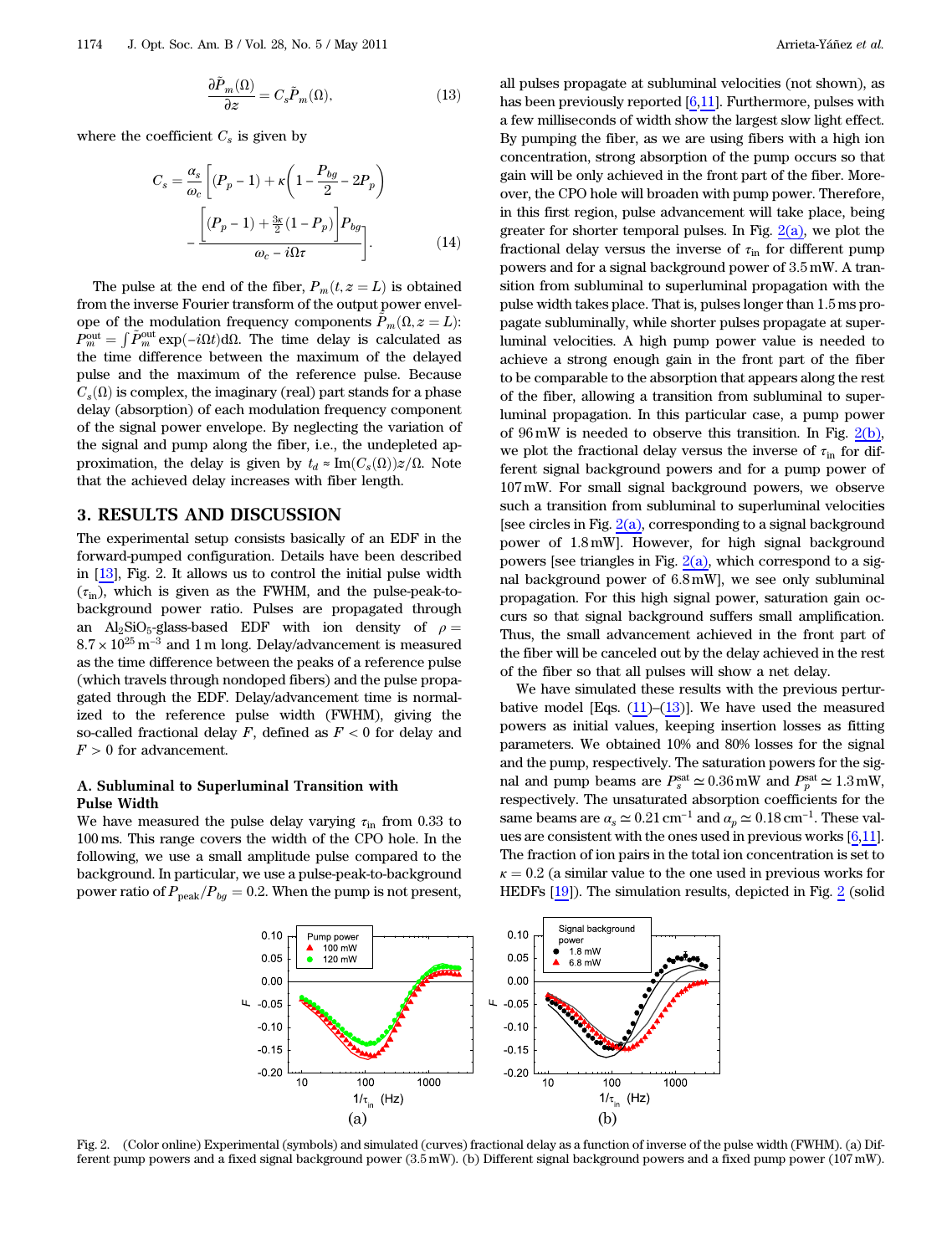curves), reproduce well the change from subluminal to superluminal propagation with the pulse width.

The peculiar phenomena described above can be explained as a combined effect of the spectral hole broadening with pump power and the change from gain to absorption of the signal along the fiber. The background signal power and the pump power distribution along the fiber determine the delay of the pulses in different sections of the fiber. The final result is a modified gain profile. The shape of the gain curve will be further investigated in Subsection [3.A.1.](#page-3-0) The effects of the modified gain profiles on light propagation have been previously analyzed in other techniques such as stimulated Brillouin scattering  $[21]$ . In the initial part of the fiber, pulses are advanced since gain is dominant because a strong pump is present. In particular, broad-spectrum pulses ( $1/\tau_{\text{in}}\simeq$ 1000 Hz) suffer the largest fractional advancement due to the pump-broadened spectral hole. In the final part of the fiber, the pump is almost completely absorbed due to the high ion concentration. Thus, pulse delay occurs in this part of the fiber. In particular, narrow-spectrum pulses  $(1/\tau_{\text{in}} \simeq 100 \text{ Hz})$ suffer the largest fractional delay. For the case depicted in Fig.  $2(a)$  (triangles), absorption is dominant in the whole length of the fiber, causing great delays for all bandwidths. For the rest of the curves shown in Figs.  $2(a)$  and  $2(b)$ , where a transition of the propagation regime takes place, the initial power values are such that the gain region in the initial part of the fiber and the absorptive region in the final part of the fiber are equally significant. This leads to a net advancement for short pulses, while long pulses will present a net delay at the output of the fiber.

#### <span id="page-3-0"></span>1. Cascade System

In order to explain more clearly the change in the propagation regime from subluminal to superluminal with the pulse width and find possible implementations of slow light devices based on this effect, we have reproduced this behavior with an undepleted equivalent system, which makes use of short fibers where attenuation and amplification of the signal background and pump powers can be neglected (undepleted approximation). This allows us to explain the results with an analytical model and gives us a better understanding of the phenomenon.

As we said before, the phenomenon observed in Fig. [2](#page-2-2) is due to the competition between gain and absorption along the fiber. In Fig.  $3(a)$  we have plotted the powers profiles (normalized with their saturation powers) along 1 m long fiber, for

the particular values corresponding to those in Fig.  $2(b)$  (circles), where a change from subluminal to superluminal propagation was observed. Note that the pump is almost totally absorbed in the first half of the fiber. This strong absorption is due to the high  $Er^{3+}$  concentration and the inhomogeneous upconversion processes caused by the presence of ion pairs (PIQ). Let us imagine a simple and equivalent configuration that consists of two short fibers, one pumped (amplification stage, EDFA), and the other one without the pump (absorbing stage, EDF), as depicted in Fig.  $3(b)$ . The device was experimentally implemented with two EDFs of length  $L = 10$  cm. In the first stage, the 1536 nm pulse superposed on the signal background and the 980 nm pump were copropagated. We measured the pulse delay at the output of this fiber. Then we used wavelength division multiplexing to extract the pump beam at the output of this first stage, and we introduced the 1536 nm signal into the second EDF. We again measured the pulse delay at the output of the device. In Fig. [4,](#page-4-0) the fractional delay is plotted against the spectral width of the initial pulses for a pump power of 39 mW and a signal background power of 2 mW (triangles). The same measurement without the second stage is also plotted in the same figure (circles). We observe that only superluminal propagation takes place at the output of the first stage. However, at the output of the second fiber, a change of the propagation regime with the pulse width is observed, as occurs in the experiments shown before, where we used one long fiber. This simple experiment allows us to confirm that the main reason for the change in the propagation regime with the pulse spectral width is the competition between gain and absorption occurring along the system. This "cascade" configuration makes possible the control of the delay in CPO delay lines, and it has been previously used in semiconductor-based CPOs [22,23].

From Eq.  $(13)$  $(13)$ , the derivation of the results is straightforward. Assuming the undepleted approximation and neglecting pair-quenching effects, the pulse spectrum at the output of the device will be given by  $\tilde{P}_m^{\text{out}} \simeq \tilde{P}_m^{\text{in}} e^{\alpha L} e^{-i\varphi}$ , where  $\alpha$  is the total absorption/gain coefficient and  $\varphi$  is the total phase delay accumulated along the two stages:

$$
\varphi = L\alpha_s P_{bg} \Omega \tau \left[ \frac{P_p - 1}{\omega_{c_1} (\omega_{c_1}^2 + (\Omega \tau)^2)} - \frac{1}{\omega_{c_2} (\omega_{c_2}^2 + (\Omega \tau)^2)} \right].
$$
 (15)

Here  $\omega_{c_1} \equiv 1 + P_{bg} + P_p$  and  $\omega_{c_2} \equiv 1 + P_{bg}$  are the CPO central frequencies in the first and second stages, respectively, and



<span id="page-3-1"></span>Fig. 3. (Color online) (a) Simulated signal background (dashed curve) and pump (solid curve) power profiles along 1 m long fiber, normalized to their respective saturation powers. Initial values are 1.8 (signal background power) and 107 mW (pump power). (b) Schematic diagram of the cascade system.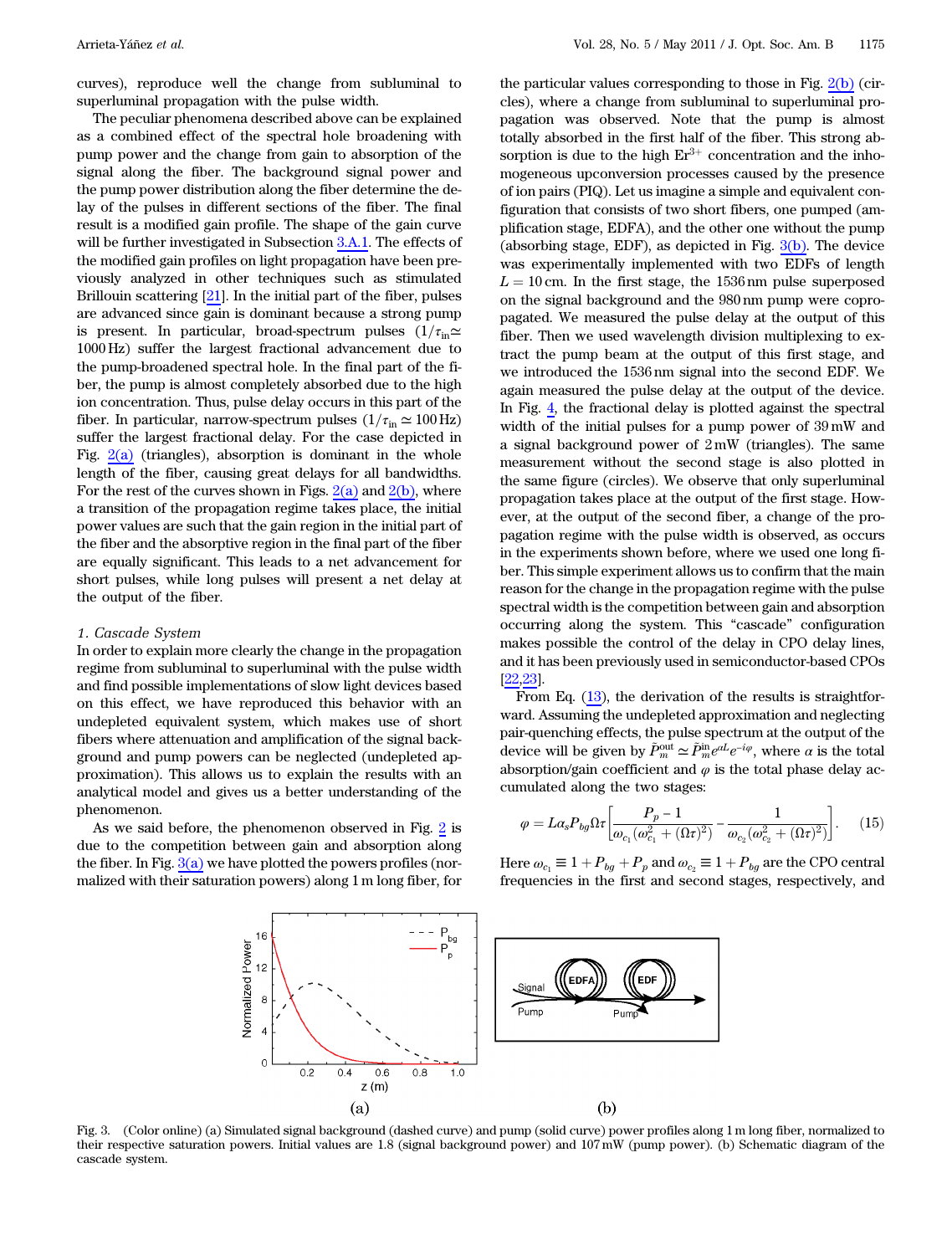<span id="page-4-0"></span>

Fig. 4. (Color online) Fractional delay versus the inverse of the pulse width in one amplification stage (circles) and in two stages, amplification and absorbtion (triangles). The signal background power was set to 2 mW for both measurements, and the pump power was set to 39 mW in the amplification stage. The theoretical result given by Eq. [\(17](#page-4-3)) is also plotted (solid curves).

L is the fiber length of each stage. Furthermore, the total absorption/gain coefficient  $\alpha$  is given by

$$
\alpha = \alpha_s \left[ \frac{P_p - 1}{\omega_{c_1}} - \frac{P_{bg}(P_p - 1)}{\omega_{c_1}^2 + (\Omega \tau)^2} - \frac{1}{\omega_{c_2}^2} + \frac{P_{bg}}{\omega_{c_2}^2 + (\Omega \tau)^2} \right].
$$
 (16)

In order to compare the results of our model with the experimental results, we calculate the inverse Fourier transform of the pulse power spectrum and we estimate the delay as the difference between the maximum of the delayed pulse and the reference pulse. The simulations reproduce the change in the propagation regime (not shown). Furthermore, we have checked that in order to reproduce the experimental results, distortion caused by absorption or gain  $(e^{aL})$  can be neglected. Following this approximation, we have analytically solved the inverse Fourier transform to obtain the pulse time delay:

<span id="page-4-3"></span>
$$
t_d = \frac{\alpha_s (P_p - 1) P_{bg}}{\omega_{c_1}} \frac{1}{\omega_{c_1}^2 + \frac{24 \ln 2}{\tau_{in}^2}} - \frac{\alpha_s P_{bg}}{\omega_{c_2}} \frac{1}{\omega_{c_2}^2 + \frac{24 \ln 2}{\tau_{in}^2}}.
$$
 (17)

In Fig. [4](#page-4-0) we have plotted the analytical  $F$  (solid curves) showing good agreement with the experimental results. The analytical curve for the EDFA stage shows a small shift in the pulse width where the maximum advancement is obtained as well as a slight increase in the amount of advancement achieved. These small discrepancies are due to the depletion of the pump beam that occurs in highly doped fibers, even for this small length, that is obviated in the undepleted approximation.

Let us analyze in more detail the spectral response of each stage. In Fig. [5](#page-4-1) we plot the absorption/gain coefficient  $\alpha$  (a) and the phase delay  $\varphi$  (b) as a function of  $\Omega \tau$  for the EDFA stage (dashed curve), EDF stage (dotted curve), and cascade system (solid curve) using the same power values as in Fig. [4.](#page-4-0) Thus, each frequency component of the pulse propagating through the fiber will experience the absorption shown in Fig.  $5(a)$  and will propagate with a refractive index that is proportional (with a negative sign) to the phase delay shown in Fig. [5\(b\)](#page-4-2). The total absorption is the contribution of the absorption generated in each stage of the system. In the EDFA stage, a broad hole in the gain spectrum is obtained, while in the EDF stage a narrow hole in the absorption spectrum occurs. As a result, the total gain spectrum shows a broad hole and a narrow antihole.

In Fig. [6](#page-5-0) we have plotted the total index (with arbitrary dimensions) (solid curves) together with two pulses with different spectral widths (dashed curves). A spectrally narrow pulse will be inside the normal dispersion region so that every frequency will be delayed. When the pulse gets spectrally wider, it exceeds the normal dispersion region. Most of the spectral components will observe the broad hole in the gain spectrum propagating in a superluminal regime. Note that a wide spectral pulse will suffer distortion, because the central frequencies will be inside the normal dispersion regime, while the lateral frequencies will propagate at superluminal velocities. Therefore, a description of its propagation based only in the delay between the pulse peaks is incomplete. In the next section we study pulse broadening and distortion for a case where a change in the propagation regime is observed.

#### 2. Pulse Distortion

Practical applications of slow and fast light must take into account pulse broadening and pulse narrowing due to the propagation in the slow/fast light system. The gain spectrum of EDFAs shows a CPO hole with a characteristic width of 100 Hz. Thus, the high-frequency components of the pulse would be amplified, causing a narrowing of the pulse in time domain. On the other hand, pulse broadening would occur due to the saturation of the amplifier gain. These competing mechanisms result in the distortion of the pulse. In this section we study the behavior of the pulse width, and the distortion of the delayed/advanced pulses as the input pulse spectrum gets broader. We used a pump of 107 mW and a signal background of 1:8 mW. This case corresponds to the one

<span id="page-4-1"></span>

<span id="page-4-2"></span>Fig. 5. (Color online) (a) Absorption and (b) phase delay for a pumped EDF (dashed curve), a nonpumped EDF (dotted curve) and for the whole system EDFA + EDF (solid curve) as a function of  $Ωτ$ .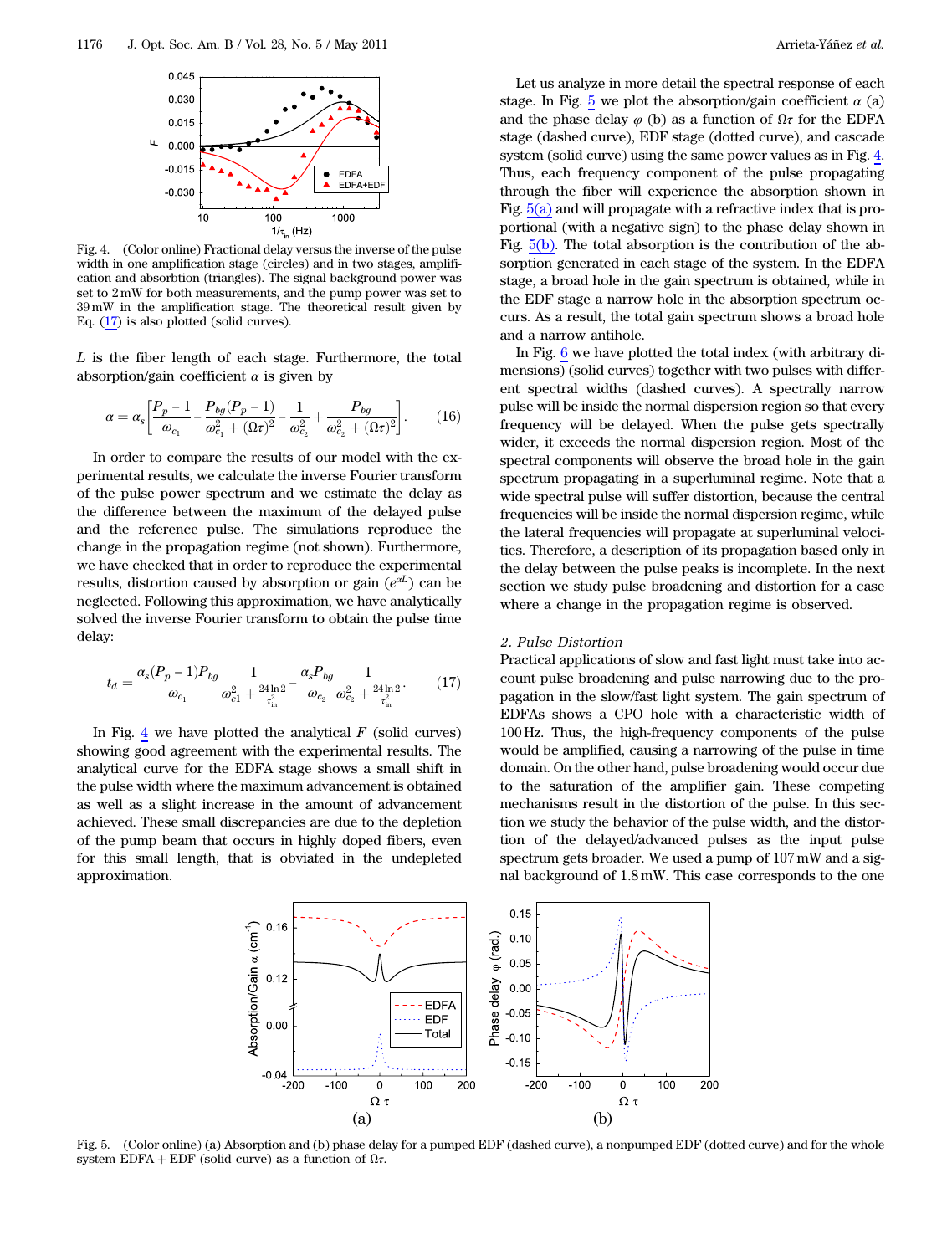<span id="page-5-0"></span>

Fig. 6. (Color online) Spectrum of two pulses (dashed curves) superposed to the refractive index of the system (solid curves). (a) Spectrally narrow pulse (subluminal). (b) Spectrally broad pulse (superluminal).

shown in Fig.  $2(b)$  (circles), where a transition from subluminal to superluminal propagation with the pulse width was observed. We show in Fig. [7](#page-5-1) three representative pulses where we can observe the different propagation regimes and the distortion appearing in each case. The narrow-spectrum pulses, which are delayed, suffer broadening [see Figs.  $7(a)$  and  $7(b)$ ]. The broad-spectrum pulses, which are advanced, suffer compression [see Figs.  $7(c)$  and  $7(d)$ ]. Broadening and compression are computed by means of the pulse FWHM ratio, which accounts for the distortion of the remaining Gaussian part of the pulse. In Fig.  $8(a)$  we have plotted the ratio between the delayed and the reference pulse widths (FWHM), as a function of  $1/\tau_{\text{in}}$ . We observe how pulse broadening occurs mainly for subluminal propagated pulses. For short pulses (less than 2:2 ms, with superluminal propagation) we have narrowing. This is explained in the frequency domain, because the pulse spectral width exceeds the CPO hole in the gain profile. Thus, the wings of the pulse are amplified, and the pulse spectrum gets broadened. Amplification of the wings induces a "tail" after the pulse [see Figs.  $7(c)$  and  $7(d)$ ] that distorts the pulse.

To account for this distortion, we use the metric proposed by Bigelow *et al.* in  $[24]$  as the deviation the pulse has at the end of the system compared to its initial shape:

$$
D = \left(\frac{\int_{-\infty}^{+\infty} ||P_{\text{out}}(t+t_d)||^2 - |P_{\text{in}}(t)||^2|dt}{\int_{-\infty}^{+\infty} |P_{\text{out}}(t+t_d)||^2dt}\right)^{1/2} - \left(\frac{\int_{-\infty}^{+\infty} ||P_{\text{in}}(t+\delta t)||^2 - |P_{\text{in}}(t)||^2|dt}{\int_{-\infty}^{+\infty} |P_{\text{out}}(t+\delta t)||^2dt}\right)^{1/2},\tag{18}
$$

where  $P_{\text{in}}$  and  $P_{\text{out}}$  are the normalized pulse envelopes at the beginning and at the end of the fiber, respectively;  $t_d$  is the delay time; and  $\delta t$  is the temporal resolution of the experimental data. In Fig.  $8(b)$  we have plotted the measured and simulated distortion for the case depicted in Fig. [2\(b\)](#page-2-0) (circles). It is noticeable that its greater value occurs for the most advanced pulse. Pulse distortion increases as the input pulse is shorter, that is, when it exceeds the dip in the gain profile.

<span id="page-5-1"></span>

<span id="page-5-2"></span>Fig. 7. (Color online) Representative delayed and advanced normalized pulses (solid curve) with their respective reference pulses (dashed curve), for a signal background power of 1.8 mW and a pump power of 107 mW: (a)  $1/\tau_{\rm in} = 90$  Hz, (b)  $1/\tau_{\rm in} = 290$  Hz, (c)  $1/\tau_{\rm in} = 940$  Hz, and (d) magnification of the Gaussian part of the pulse of (c).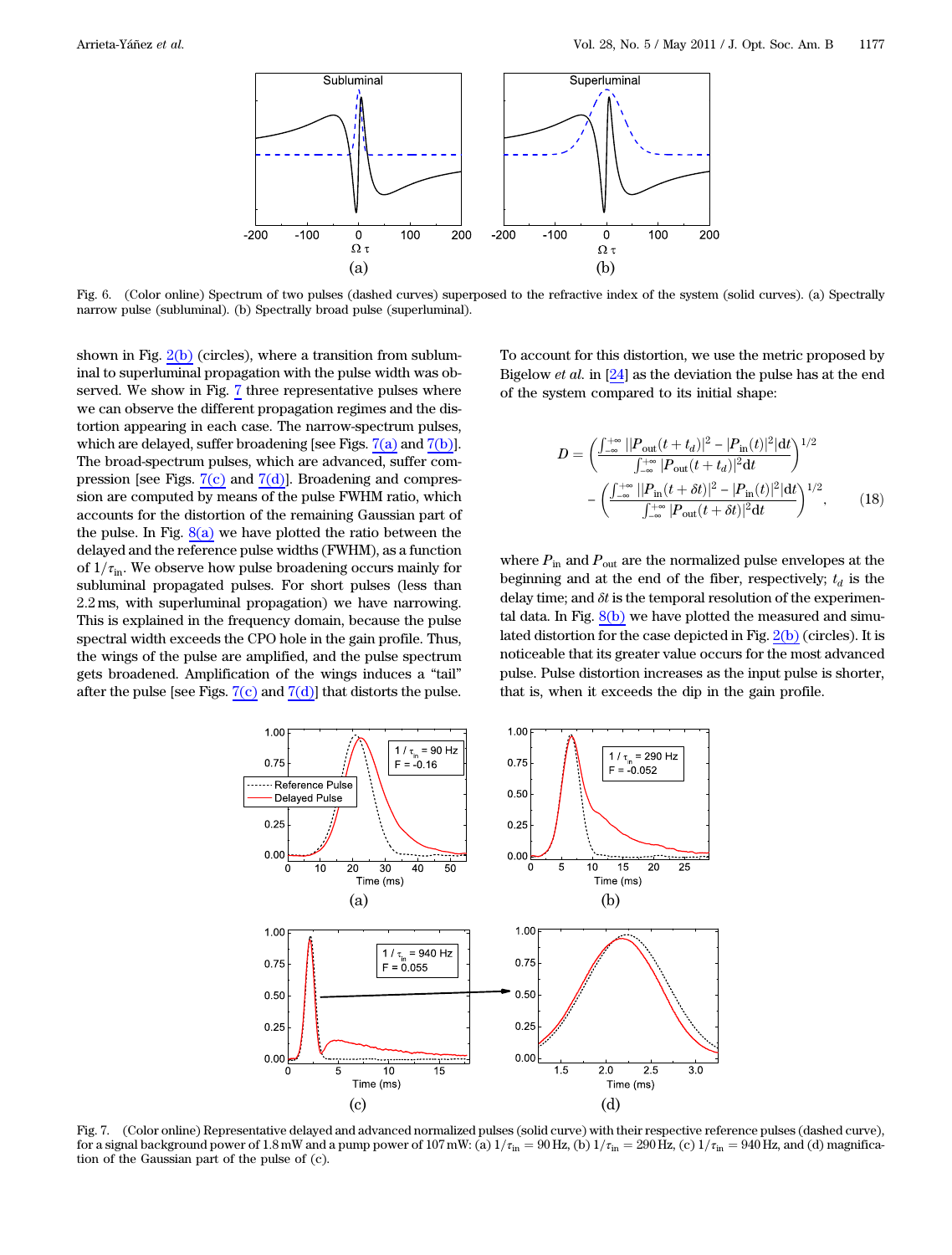

<span id="page-6-0"></span>Fig. 8. Measured (dots) and simulated (line) (a) pulse width ratio and (b) distortion versus the inverse of the input pulse width. Both figures correspond to initial powers of 1.8 (background signal) and 107 mW (pump). Pulses (a), (b), and (c) from Fig. [7](#page-5-1) correspond to points A, B, and C in this figure.

#### B. Influence of Pulse Height

High pulse-peak powers compared with the signal background power have not been considered in most previous CPO works [6]. However, recent studies [11,25] have obtained interesting results in subluminal and superluminal pulse propagation when the pulse-peak power is arbitrarily high. In this situation, pulse interaction with the medium is fully nonlinear and it is not only seen as a probe. Macke  $et$   $al.$  [25] showed theoretically, using a saturable absorption approach, that larger pulse-peak powers provided larger fractional delays. Moreover, recent studies [11,14] demonstrate that pulse distortion can be reduced by modifying the pulse-peak-tobackground power ratio. Specifically, in [14], Shin et al. measured the deformation of advanced pulses for different values of the background power  $P_{bg}$ , while keeping constant the pulse-peak power  $P_{\text{peak}}$  to  $55 \mu$ W. They concluded that the pulse-peak-to-background power ratio can be used as a free parameter to minimize pulse distortion. They found that fractional advancement was independent of the pulse-peak-tobackground power ratio, for values of  $P_{\text{peak}}/P_{\text{bg}}$  above 0.4.

In this section we study the influence of pulse-peak-tobackground power ratio on the delay. Here in this work, and in contrast to the above-mentioned studies [11,14], we keep constant the background power (to a value greater than the saturation power of the EDFA) and vary the pulse-peak power. In particular, the pulse-peak-to-background power ratio varies from 0.2 to 25. This allows us to look beyond the approximation that considers the pulse as a probe. We have found that the propagation of pulses with a peak power larger than the background power leads to greater fractional delays/ advancements and increases the available bandwidth as the pulse-peak power increases.

We carried out a series of experiments where we measured  $F$ , varying the pulse width from 0.33 to 100 ms, for different values of  $P_{\text{peak}}/P_{bg}$ , from 0.2 to 25. We kept a constant background power of 0:9 mW and varied the pulse-peak power. The pump power is set to 140 mW. For these values of pump and background powers, and for small values of the pulse-peak-to-background power ratio, narrow-spectrum pulses  $(1/\tau_{\text{in}} \simeq 100 \text{ Hz})$  suffer delay, and broad-spectrum pulses  $(1/\tau_{in} \simeq 1000 \text{ Hz})$  suffer advancement, as shown in Subsection [3.A.](#page-2-3) We focus our attention on the range of pulse widths where subluminal propagation occurs. In Fig.  $9(a)$  we have plotted the maximum fractional delay we have obtained varying pulse width (FWHM) for each value of the pulse-peakto-background power ratio. The pulse width (FWHM) where the maximum fractional delay occurs (called optimum pulse width) is also plotted against the pulse-peak-to-background power ratio [see Fig.  $9(b)$ ]. In order to properly reproduce these experimental results, integration of the complete model shown in Eqs.  $(1)$  and  $(2)$  $(2)$  $(2)$  without further approximations has been carried out. The curves in Fig. [9](#page-6-2) show a good agreement with the experimental data (symbols). We observe that with a pulse-peak-to-background power ratio of 25, we can obtain fractional delays two times larger than the one obtained with a power ratio of 0.2 (from  $F = -0.084$  to  $F = -0.174$ ). The available bandwidth also increases with the pulse-peak-tobackground power ratio. There is a difference of 1 order of magnitude in the spectral width of the pulse that suffers the maximum fractional delay for the values of  $P_{\text{peak}}/P_{ba}$ 

<span id="page-6-2"></span>

<span id="page-6-1"></span>Fig. 9.  $\,$  (Color online) (a) Experimental (symbols) and simulated (curve) maximum fractional delay versus  $P_{\rm peak}/P_{bg}$ . (b) Experimental (symbols) and simulated (curve) optimum pulse width, i.e., the pulse width where the maximum fractional delay is achieved versus  $P_{\rm peak}/P_{bg}$ .